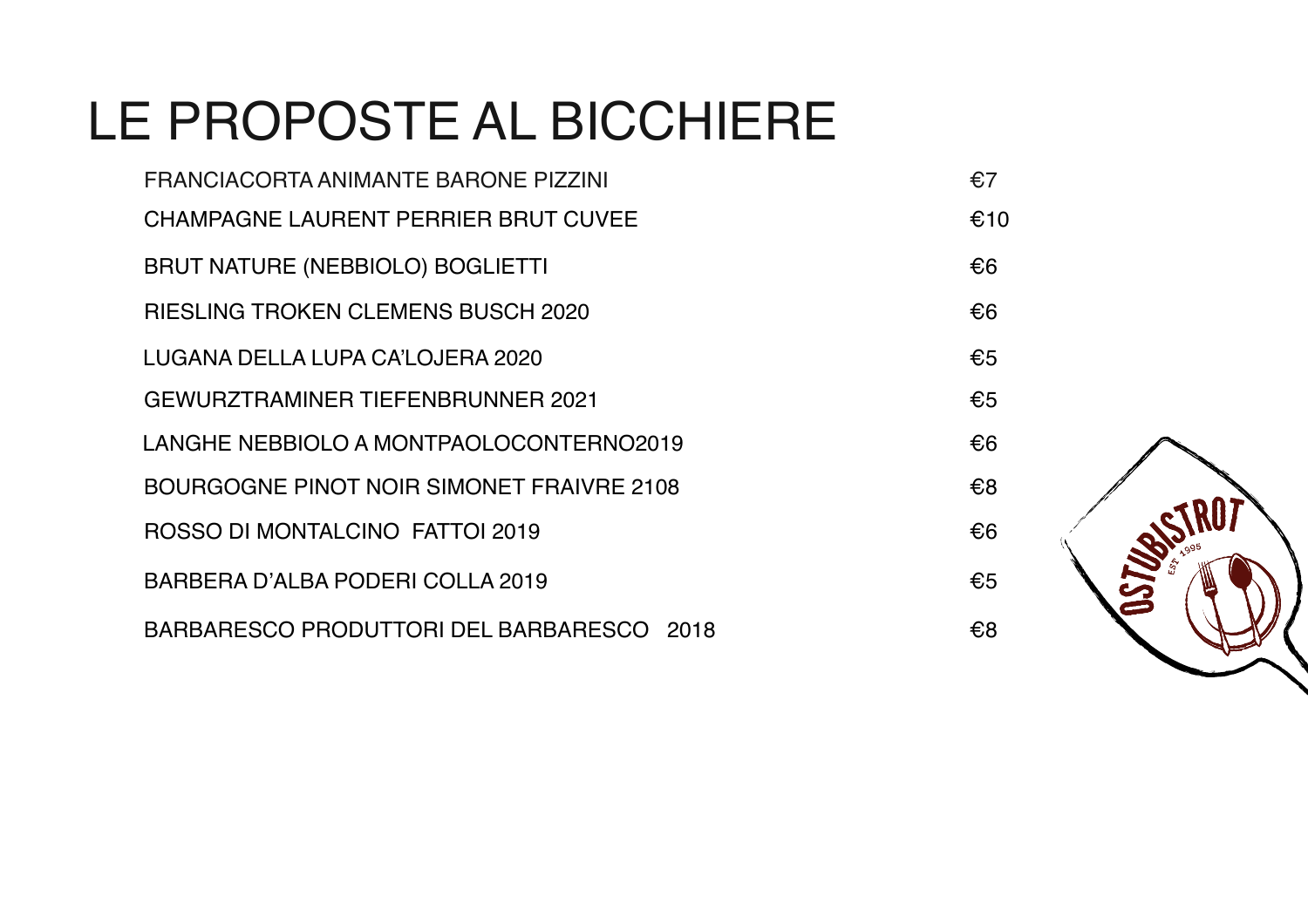## **LE BOLLICINE**

## **CHAMPAGNE**

| <b>CHAMPAGNE PIPER-HEDSIECK</b>       | BOTTIGLIA $€55$      |
|---------------------------------------|----------------------|
| <b>LAURENT PERRIER BRUT CUVEE</b>     | BOTTIGLIA €60        |
| <b>CHARLES HEIDSIECK BRUT RESERVE</b> | <b>BOTTIGLIA €80</b> |
| CHAMPAGNE ENCRY BLANC DE BLANC        | BOTTIGLIA $£75$      |
| <b>CREMANT</b>                        |                      |
| LA BRETESCHE BRUT NATUR 2019          | BOTTIGLIA $€24$      |

CRAMANT DE LIMOUX BRUT NATURE BOUCHE BOTTIGLIA €24

## **METODI CLASSICI PIEMONTESI**

BRUT NATURE (NEBBIOLO) BOGLIETTI BOTTIGLIA €29 ERPACRIFE DOSAGGIO ZERO 2017 BOTTIGLIA €34 ALTA LANGA CONTRATTO ROSE' 2016 BOTTIGLIA €36 ALTA LANGA GARBARINO 2018 BOTTIGLIA €36

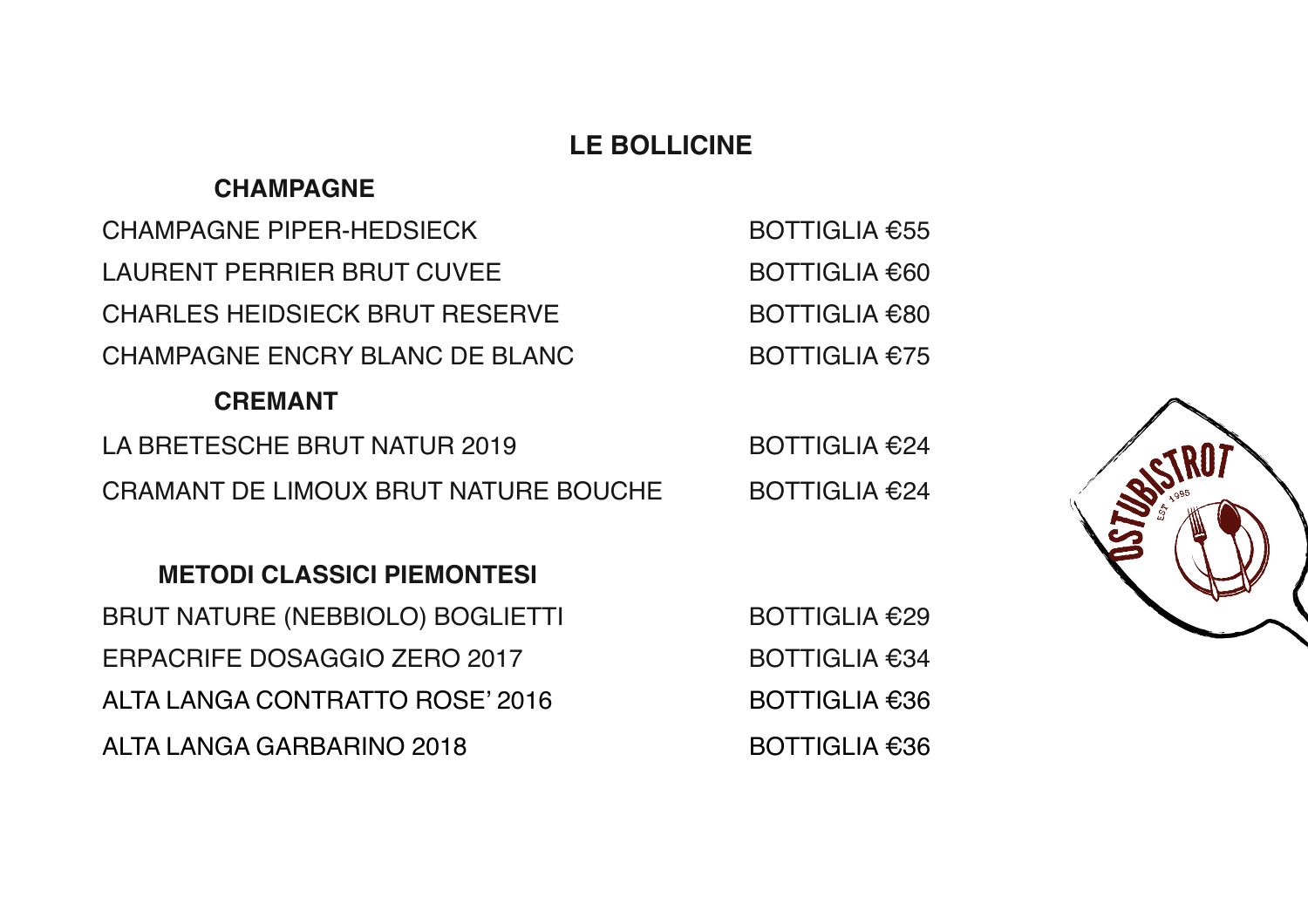#### **FRANCIACORTA**

FRANCIACORTA ANIMANTE BARONE PIZZINI BOTTIGLIA €30 FRANCIACORTA CA' DELBOSCO CUVE'E PRESTIGE BOTTIGLIA €45 FRANCIACORTA SATEN RICCI CURBASTO BRUT 2018 BOTTIGLIA €30 FRANCIACORTA ROSE' RICCI CURBASTO BOTTIGLIA €30

#### **PROSECCO**

PROSECCO VALDOBBIADENE BORTOLOTTI BOTTIGLIA €17

## **TRENTO**

FERRARI TRENTO PERLÈ 2016  $\qquad \qquad \qquad \text{BOTTIGLIA} \in 40$ FERRARI TRENTO PERLÈ BIANCO 2014 BOTTIGLIA €58 GIULIO FERRARI 2009 BOTTIGLIA €180 FERRARI MAXIMUM BLANC DE BLANC  $\qquad \qquad$  BOTTIGLIA  $\epsilon$  30 FERRARI MAXIMUM ROSÈ BOTTIGLIA €35

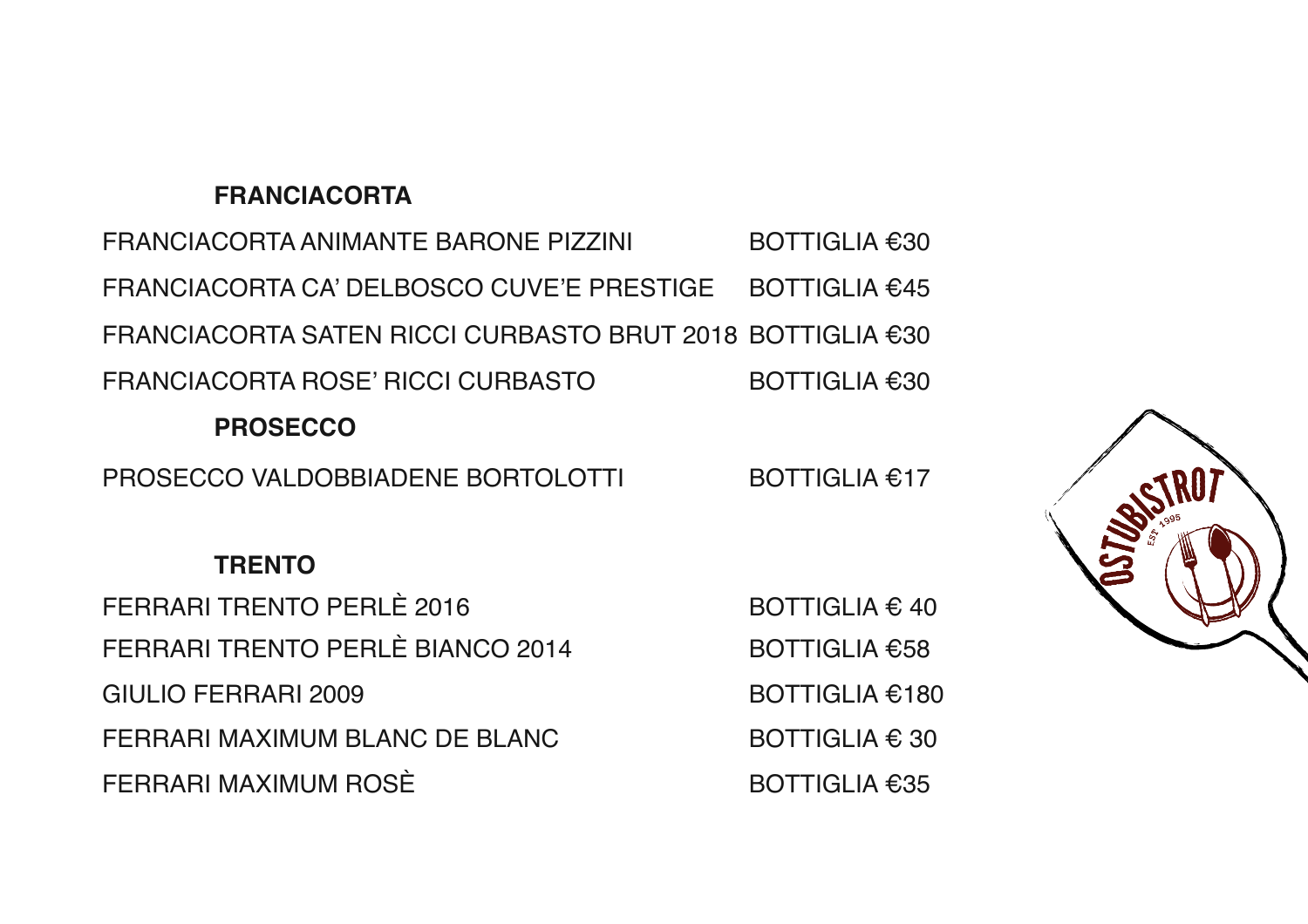#### **VINI BIANCHI PIEMONTE**

ROERO ARNEIS MATTEO CORREGGIA 2021 BOTTIGLIA€18 DERTHONA VIGNETTI MASSA 2019 BOTTIGLIA€25

#### **VINI BIANCHI FUORI PIEMONTE**

CHARDONNAY MURI GRIES 2021 BOTTIGLIA €17 GEWURZTRAMINER MURI GRIES 2021 CALICE€5 BOTTIGLIA €20 SAUVIGNON POPPHOF 2020 CALICE €6 BOTTIGLIA €24 LUGANA CA DEI FRATI 2021 BOTTIGLIA €17 FRIULANO ISONZO AMANDUM 2016  $\overline{P}$  BOTTIGLIA  $\epsilon$ 22 RIBOLLA GIALLA MASUT DE RIVE 2020 BOTTIGLIA €20 PETITE ARVINE LA SOURCE 2020 BOTTIGLIA €20 POGGI REALI FALANGHINA 2019 BOTTIGLIA €20 FIANO COSTACIELO LUNAROSSA 2020 BOTTIGLIA €21 LAGREIN ROSE' MURI GRIES 2021  $\qquad \qquad \qquad$  BOTTIGLIA  $\epsilon$ 18 ROSE' ROSA DEI FRATI 2021  $\qquad \qquad \qquad$ BOTTIGLIA  $\epsilon$ 17

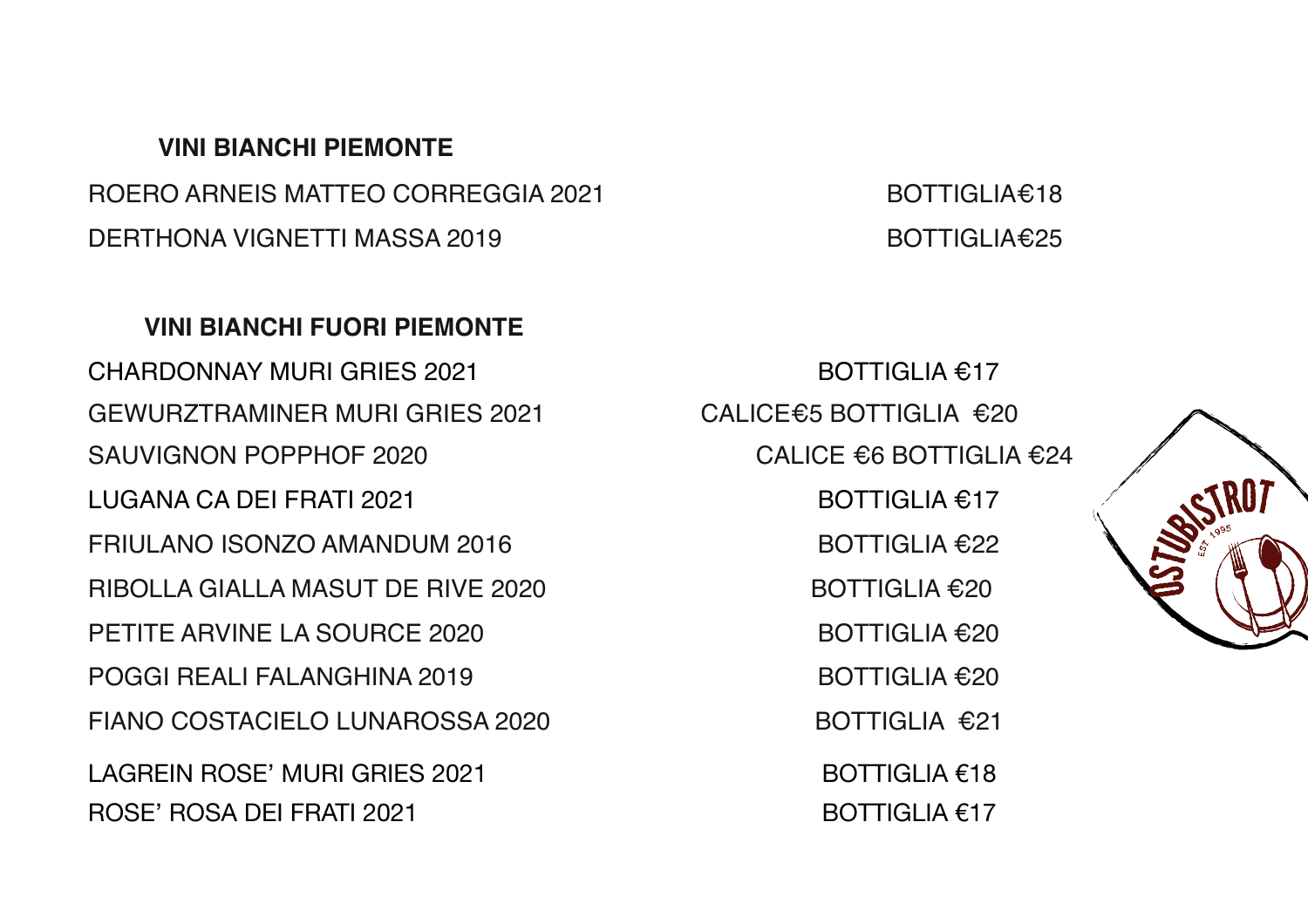RIESLING H. FUCHS 2019 CALICE  $\epsilon$  6 BOTTIGLIA  $\epsilon$ 25 (ACIDITÀ LEGGERE E NOTE DI IDROCARBURO NON PREPONDERANTI MA COMUNQUE EVIDENTI) RIESLING RUPPERTSBERGER BURKLIN WOLF 2016 BOTTIGLIA €35 (LEGGERO E COMPLESSO, IDROCARBURI ,SECCO) RIESLING TROKEN CLEMENS BUSCH 2020 BOTTIGLIA €23 (MINERALI, DI MELA VERDE, SCORZA DI LIME E DEI CENNI DI MIELE MILLEFIORI) RIESLING KABINET TROKEN WALKENBERG WALLUFER 2018 BOTTIGLIA €30 (FRUTTA A POLPA GIALLA, NOTE AGRUMATE NOTE DI ERBE OFFICINALI LEGGERA SAPIDITÀ, MEDIA STRUTTURA) RIESLING FEDERSPIEL 2021 BOTTIGLIA €40 (AROMA DELICATO E RINFRESCANTE CON SENTORI DI IDROCARBURI,FRESCOE FRUTTATO) RIESLING TROKEN SHAFER FROLICH 2018 BOTTIGLIA  $\in$  30 (MINERALE ,IDROCARBURI MA NELLO STEMPO FLOREALE,MEDIA STRUTTURA E SCECCO)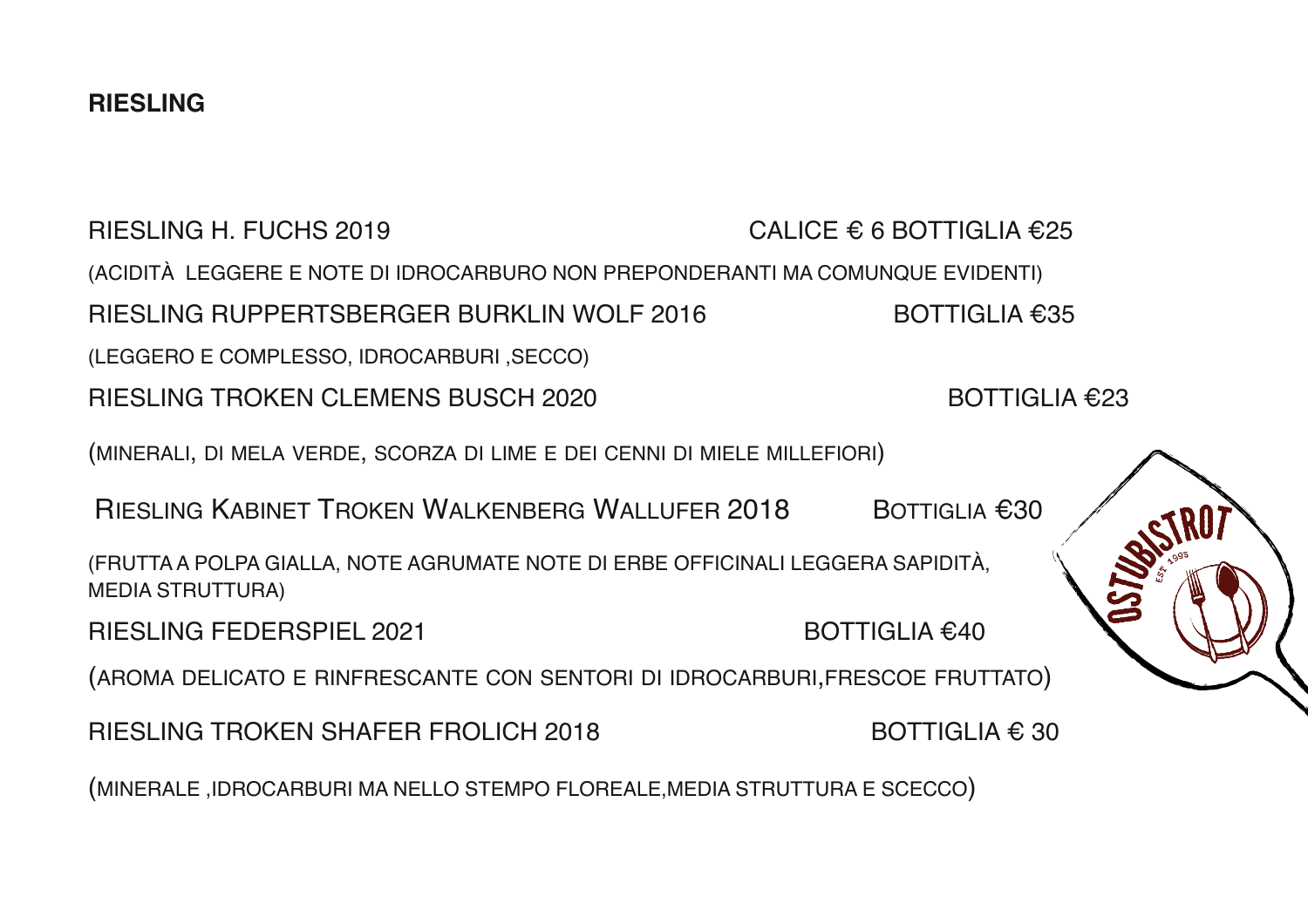#### **VINI BIANCHI FUORI ITALIA**

AUTOCARRO N. 38 HERDADE DO PORTOCARRO CALICE €5 BOTTIGLIA €18 MACON VILLAGE LAFON 2020 BOTTIGLIA €28 SANTENAY VIEILLES VIGES GIARDIN 2017 BOTTIGLIA €48 BOURGONE ALIGOTE' BOUZEREAU 2020 BOTTIGLIA €24 CHABLIS PREMIER CRU MOUNTAINS CHAUDE ECUELLE 2019. BOTTIGLIA €38 ALBARINIO MAR DE VINAS ANDEGAS GRAN VISUM 2020 BOTTIGLIA €20

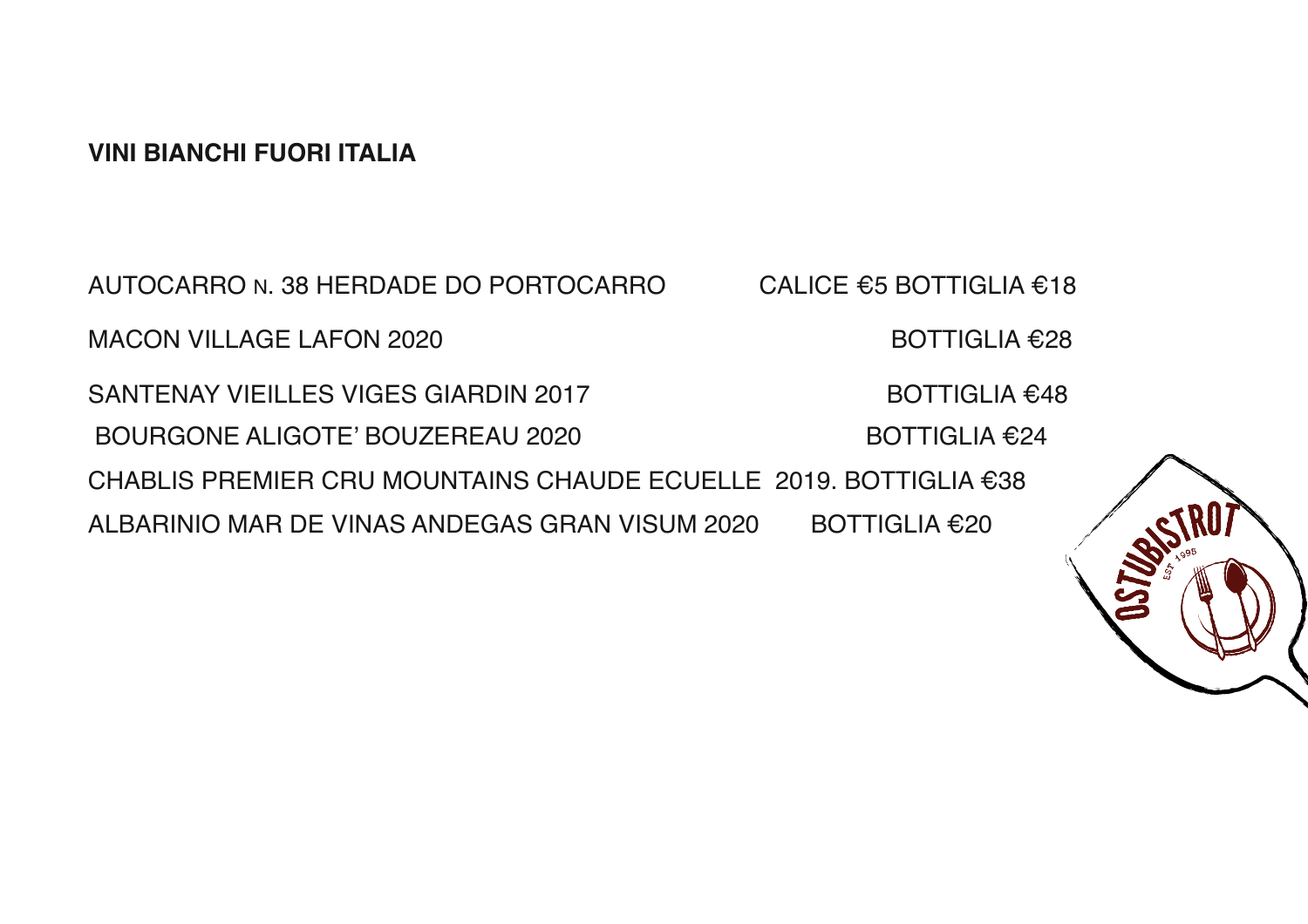## **DOLCETTI E VINI AUTOCTONI DEL PIEMONTE**

DOLCETTO D'ALBA DIEGO CONTERNO 2021 BOTTIGLIA €17 DOLCETTO D'ALBA BRICCO BASTIA CONTERNO E FANTINO BOTTIGLIA €17 DOLCETTO D'ALBA BOGLIETTI 2020 BOTTIGLIA € 17 DOGLIANI SAN MATTEO REVELLI 2020 CALICE €4BOTTIGLIA€17

#### **BARBERA**

BARBERA D'ALBA MARCO PORELLO 2020 CALICE€4BOTTIGLIA€16 BARBERA D'ALBA SUPERIORE CHIARA BOSCHIS 2020 BOTTIGLIA €28 BARBERA D'ALBA SUPERIORE GEPIN ALBINO ROCCA BOTTIGLIA €26 BARBERA D'ALBA PAOLO CONTERNO 2017 CALICE €6 BOTTIGLIA €25 BARBERA D'ALBA TRE VIGNE VIETTI 2019 CALICE€5 BOTTIGLIA €22 BARBERA D'ALBA PODERI COLLA 2019 CALICE €5 BOTTIGLIA €19 BARBERA D'ALBA SERRABOELLA CIGLIUTI 2018 CALICE€5BOTTIGLIA €23 BARBERA D'ALBA BOGLIETTI 2020 BOTTIGLIA €17 BARBERA D'ALBA CA VIOLA BRICHET 2019 CALICE€ 5BOTTIGLIA€23 BARBERA D'ALBA TRE VIGNE DOMENICO CLERICO BOTTIGLIA€23

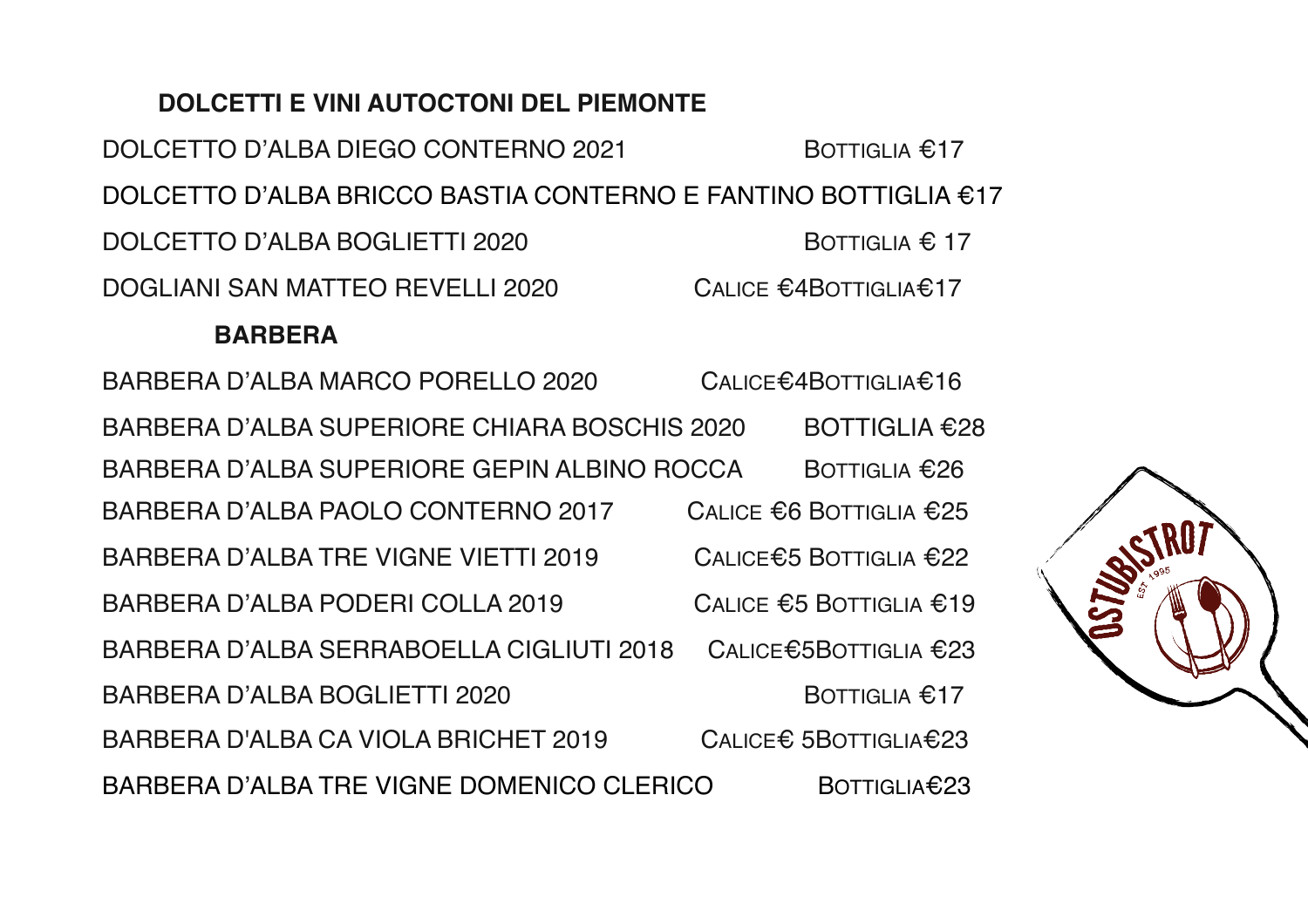## **NEBBIOLO**

LANGHE NEBBIOLO CAPISME.E DOMENICO CLERICO 2020 BOTTIGLIA€26 LANGHE NEBBIOLO GINESTRINO CONTERNO E FANTINO 2020 BOTTIGLIA€25 LANGHE NEBBIOLO CHIARA BOSCHIS 2020 BOTTIGLIA €35 LANGHE NEBBIOLO PERBACCO VIETTI 2019 CALICE €6BOTTIGLIA €25 LANGHE NEBBIOLO BORGOGNO RIVATA 2019 BOTTIGLIA €20 LANGHE NEBBIOLO GAVARIN ELIO GRASSO 2020 CALICE€5BOTTIGLIA€22 LANGHE NEBBIOLO ALBINO ROCCA 2020 CALICE€5BOTTIGLIA €20 NEBBIOLO D'ALBA SANTA ROSALIA BREZZA 2019CALICE€5BOTTIGLIA€22 LANGHE NEBBIOLO A MONTPAOLOCONTERNO2019CALICE€6BOTTIGLIA€26 ROSSO NEBBIOLO CASCINA FONTANA 2020 CALICE €6 BOTTIGLIA €25 NEBBIOLO COSTE DELLA SESIA TRAVAGLINI 2019CALICE€5BOTTIGLIA €20 ROERO MATTEO CORREGGIA 2019 CALICE€5BOTTIGLIA €20

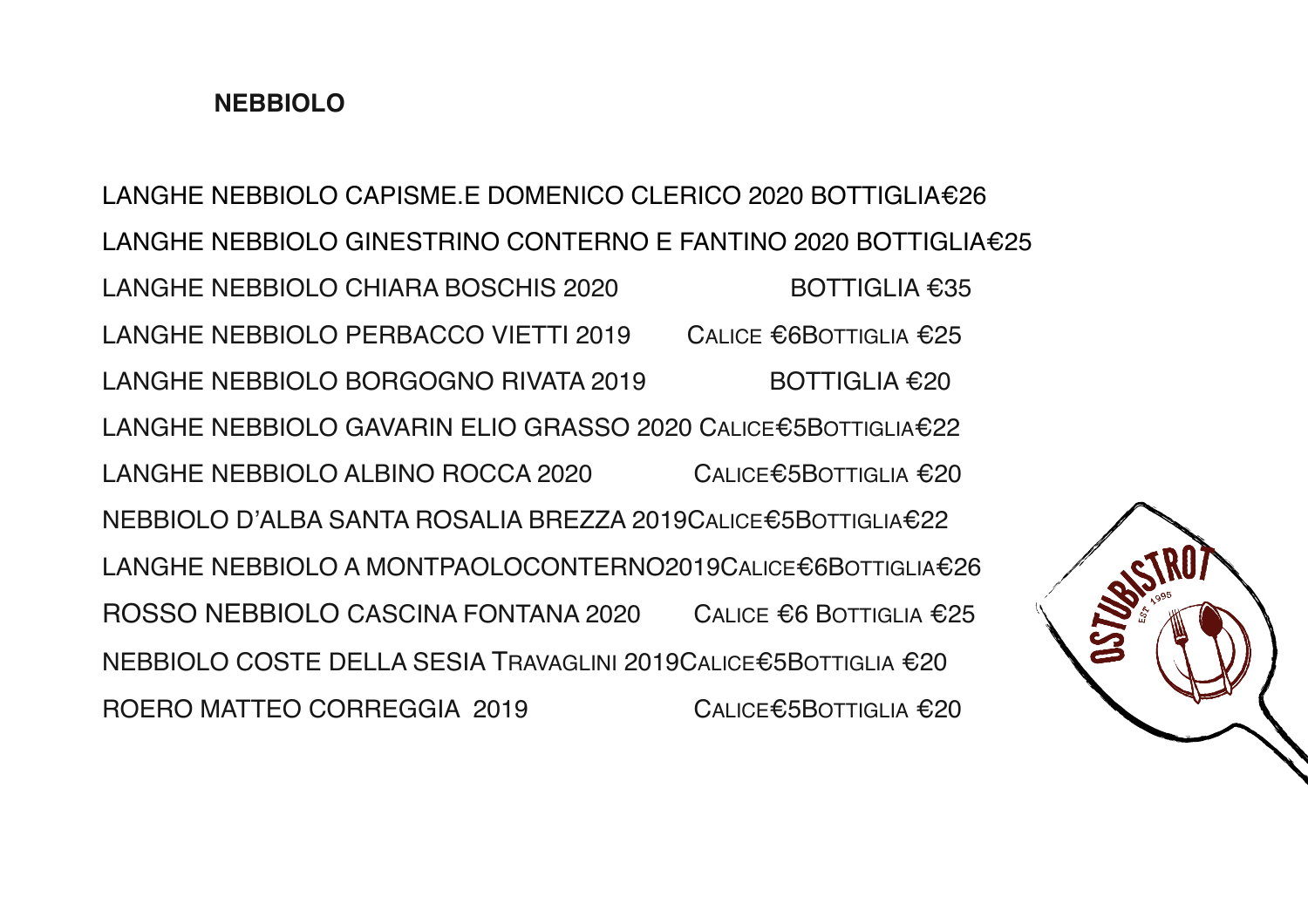## **BAROLO E BARBARESCO**

| BARBARESCO PRODUTTORI DEL BARBARESCO 2018 | <b>BOTTIGLIA €38</b>     |
|-------------------------------------------|--------------------------|
| BAROLO BRICCO DELLE VIOLE VIBERTI 2011    | BOTTIGLIA $\epsilon$ 105 |
| <b>BAROLO LA BRICCOLINA 2017</b>          | BOTTIGLIA $€62$          |
| <b>BAROLO CICALA BUSSIA</b>               |                          |
| PODERI ALDO CONTERNO 2012                 | BOTTIGLIA $£125$         |
| <b>BAROLO CASTELLETTO</b>                 |                          |
| <b>MANZONE GIOVANNI 2102</b>              | BOTTIGLIA€65             |

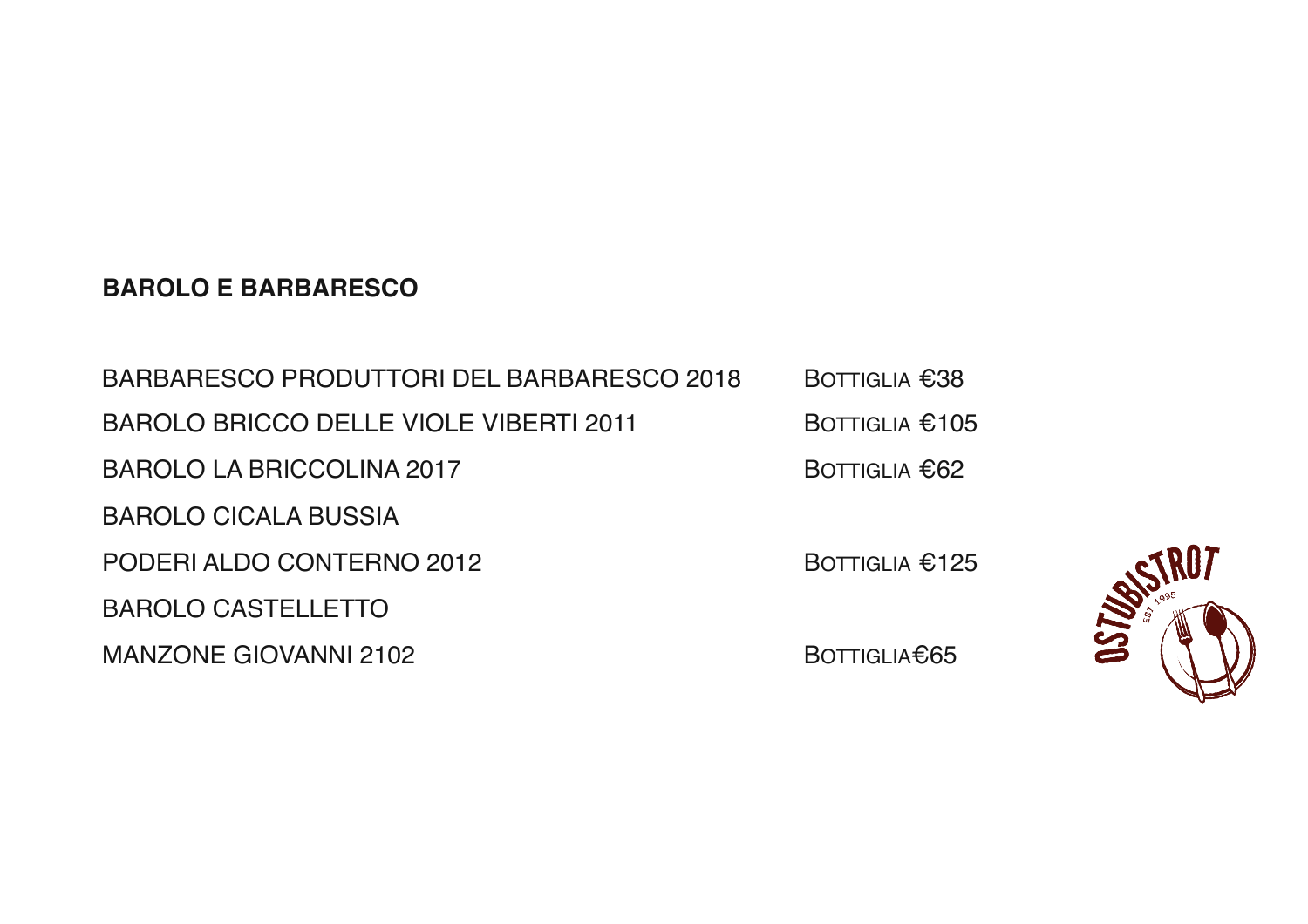## **FUORI PIEMONTE**

PINOT NERO TURMHOF TIFFENBRUNNER2019 BOTTIGLIA€25 CHIANTI CLASSICO RISERVA BORRO DEL DIAVOLO ORMANNI 2017 BOTTIGLIA€30 BOLGHERI ORIO PODERE CASTELACCIO 2020 BOTTIGLIA €25 ROSSO DI MONTALCINO FATTOI 2019 CALICE €6 BOTTIGLIA€24 ROSSO DI MONTALCINO CANNOLICCHIO DI SOPRA 2019 CALICE €7 BOTTIGLIA€30 NOBILE DI MONTEPULCIANO AVIGNONESI 2017 CALICE €7 BOTTIGLIA€28 ETNA ROSSO BENATI 2020 CALICE  $\epsilon$ 5 BOTTIGLIA€20 ETNA ROSSO GRACI 2019 CALICE €6BOTTIGLIA€26

**VINI FUORI ITALIA**

PINOT NERO GRUMBER GALGENBERG 2019 BOTTIGLIA €24